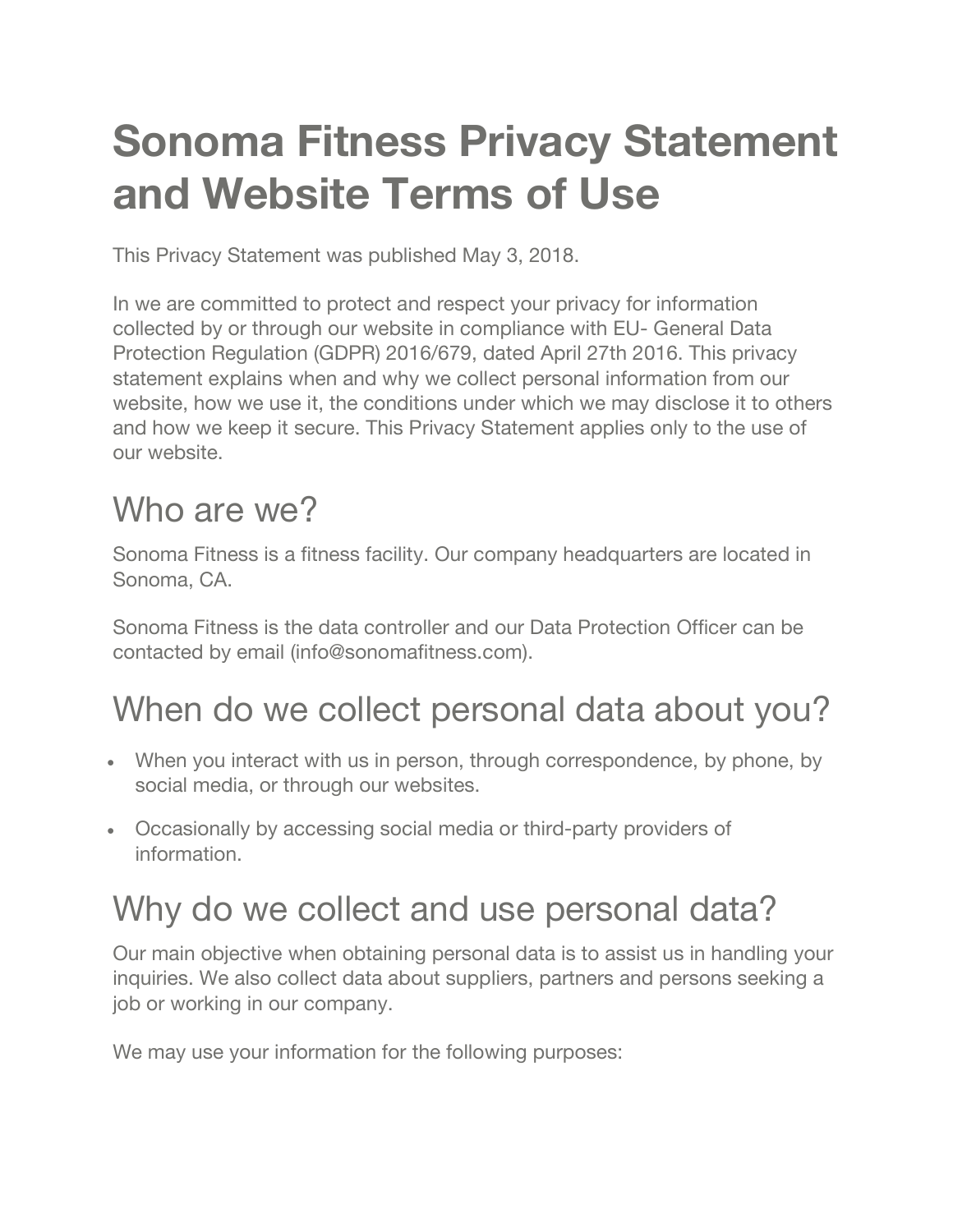- Send you marketing communications about our company and the services we provide. These may include information about our services, events, activities.
- Reply to a 'Contact me' or other web forms you have completed on one of our Sonoma Fitness websites.
- Follow up on incoming requests (customer support, emails, texts, or phone calls).
- Notify you about any disruptions to our services (system messages).
- Contact you to conduct surveys about your opinion on our products and services.
- Process a job application.

### Our legal basis for collecting personal data

#### Collecting personal data based on consents

We may collect personal data about you from time to time by obtaining your explicit consent. By visiting our website, you consent to the collection and use of your personal data. If you do not agree with the terms set out herein, please do not visit our website.

#### Collecting personal data based on contracts

We use personal information for fulfilling our obligations related to contracts and agreements with customers, partners and suppliers.

### What type of personal data is collected?

We collect name, phone number, email address, street address and other applicable information. We may also collect feedback, comments and questions received from you in service-related communication and activities. From our websites we may collect IP-address and actions taken on the site.

If you upload photos or videos, add posts or comments, etc. on our social media, the information can be read by anyone with access to the platform and used for purposes over which Sonoma Fitness or you have no control.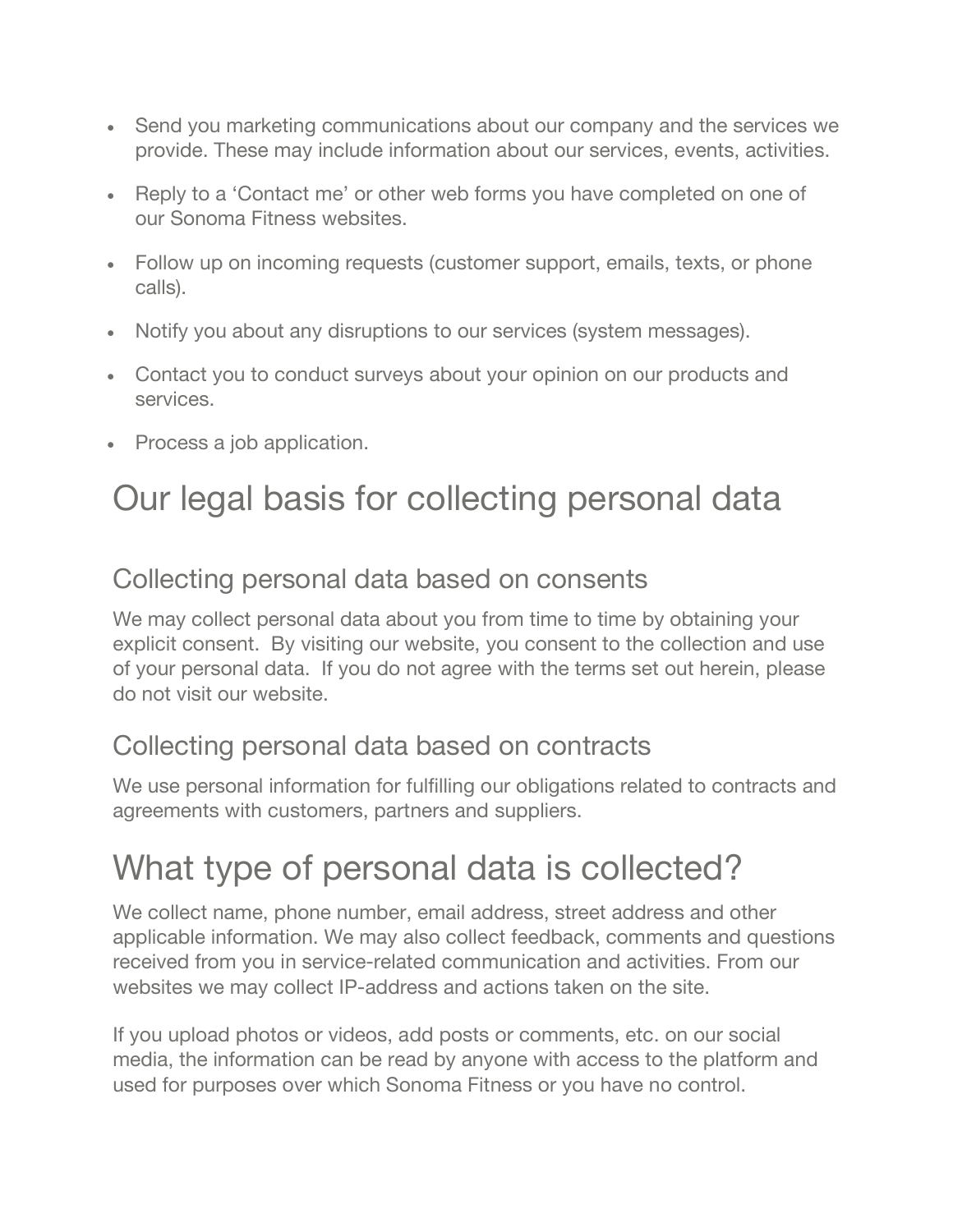Therefore, Sonoma Fitness is not responsible for any information you submit to social media.

If you apply for a job at Sonoma Fitness, we collect the data you provide during the application process.

Sonoma Fitness does not collect or process any special categories of personal data, such as public unique identifiers or sensitive personal data.

# How long do we keep your personal data?

We store personal data for as long as we find it necessary to fulfill the purpose for which the personal data was collected, while also considering our need to answer your queries or resolve possible problems, to comply with legal requirements under applicable laws, to attend to any legal claims/complaints, and for safeguarding purposes.

This means that we may retain your personal data for a reasonable period of time after your last interaction with us. When the personal data that we have collected is no longer required, we will delete it in a secure manner. We may process data for statistical purposes, but in such cases, data will be anonymized.

## Your rights to your personal data

You have the following rights with respect to your personal data:

- The right to request a copy of your personal data that Sonoma Fitness holds about you.
- The right to request that Sonoma Fitness corrects your personal data if inaccurate or out of date.
- The right to request that your personal data is deleted when it is no longer reasonably necessary for Sonoma Fitness to retain such data.
- The right to withdraw any consent to personal data processing at any time.
- The right to request that Sonoma Fitness provides you with your personal data and, if possible, to pass on this information directly (in a portable format)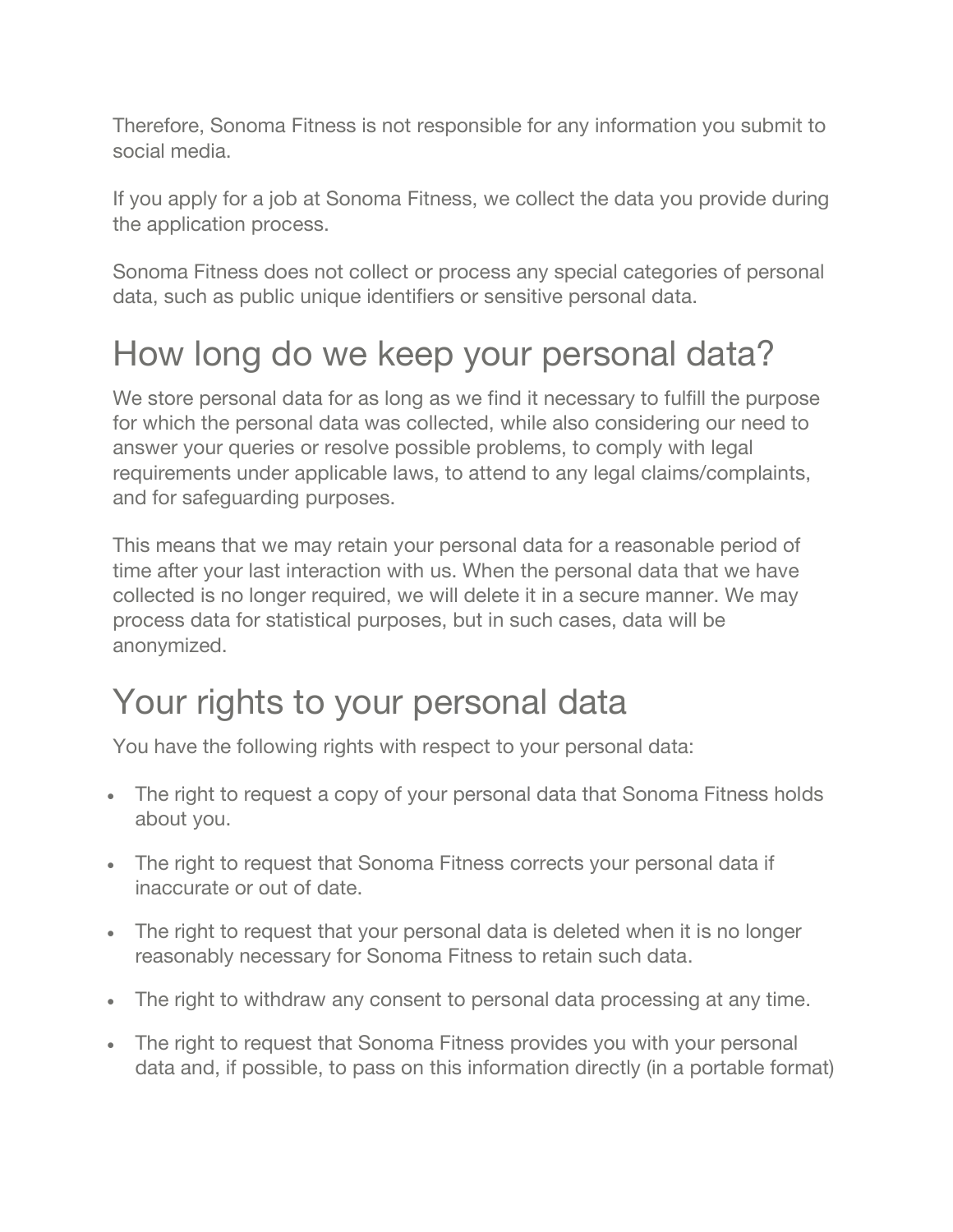to another data controller when the processing is based on consent or contract.

- The right to request a restriction on further data processing, in case there is a dispute in relation to the accuracy or processing of your personal data.
- The right to object to the processing of personal data, in case data processing has been based on legitimate interest and/or direct marketing.

Any query about your Privacy Rights should be sent to info@sonomafitness.com.

### The use of cookies and beacons

We use cookies and web beacons ('Website Navigational Information') to collect information as you navigate the company's websites. Website Navigational Information includes standard information from your web browser, such as browser type and browser language; your Internet Protocol ("IP") address; and the actions you take on the company's websites, such as the web pages viewed and the links clicked.

This information is used to make websites work more efficiently, as well as to provide business and marketing information to the owners of the site, and to gather such personal data as browser type and operating system, referring page, path through site, domain of ISP, etc. for the purposes of understanding how visitors use a website. Cookies and similar technologies help us tailor our website to your personal needs, as well as to detect and prevent security threats and abuse. If used alone, cookies and web beacons do not personally identify you.

### Do we share your data with anyone?

We do not share, sell, rent, or trade your information with any third parties without your consent, except from what is described below:

#### Third-party Service Providers working on our behalf:

We may pass your information on to our distributors, agents, sub-contractors and other associated organizations with the purpose of them providing services to you on our behalf.